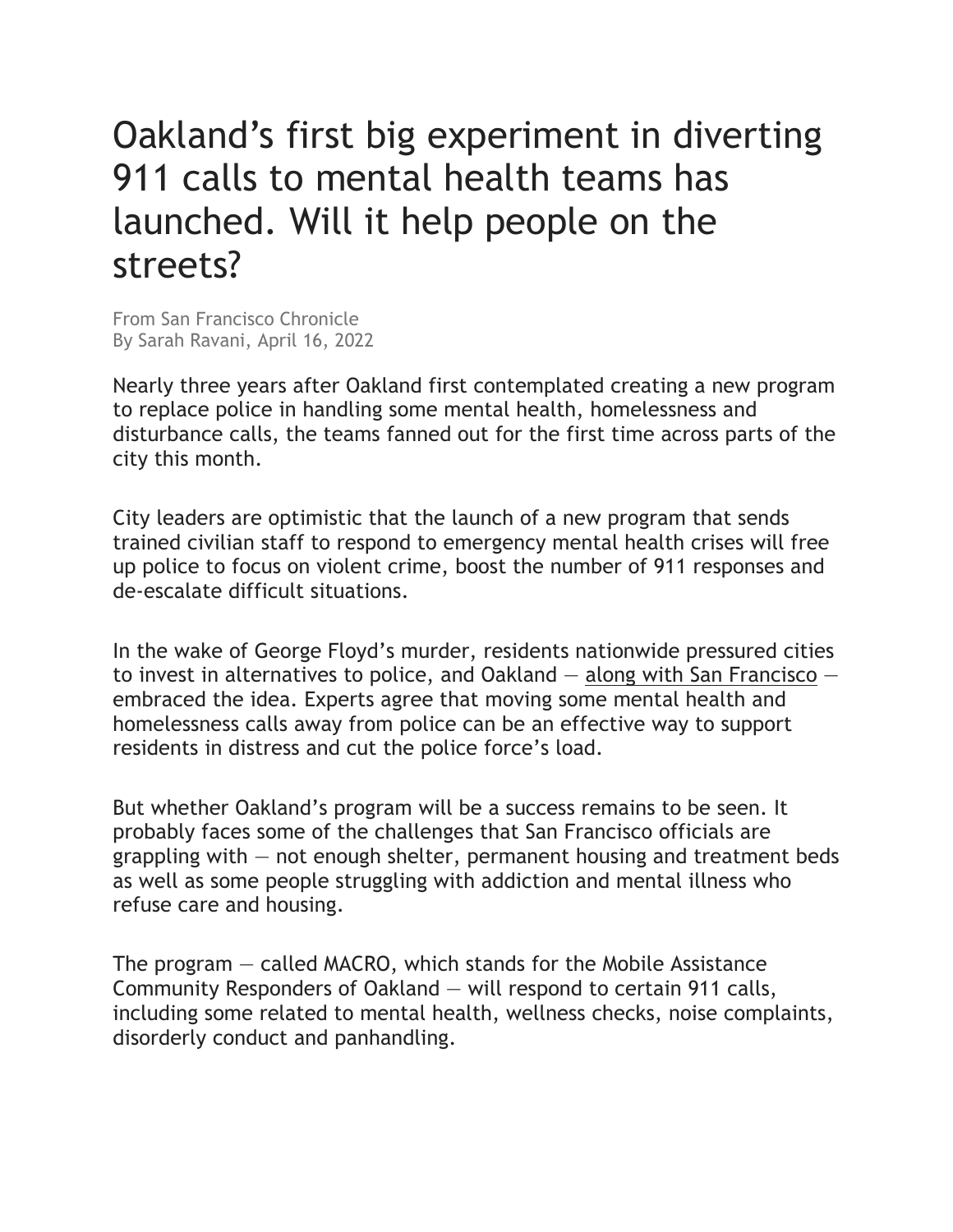The crew, staffed with EMTs and trained specialists, seeks to de-escalate volatile situations before they turn violent, check vitals and offer services, such as finding a shelter bed or sending them to the hospital for more care.

"We are (required) to meet people where they are and display empathy to find out what is going on with them," said Elliott Jones, the MACRO manager. "We want to offer them some sort of service, whether it's a soda or some water, a piece of chocolate, blanket or some socks. If eventually you decide you want service, you want to get off the streets, you want help, then ... we will connect you to services in Alameda County."

They may not always offer a connection to housing or treatment if individuals don't ask for it. Jones said a key part of the job is building relationships so that people will turn to MACRO when they're ready for help.

If people want help getting off the street, crews first check with the Alameda County CARES Navigation Center in Oakland — Community Assessment, Referral and Engagement Services, a program run by the District Attorney's Office that offers a shelter bed. The facility also offers diversion services if someone has a warrant and needs help, said Jones, grandson of poet Maya Angelou.

Jones admitted that the options are "not perfect," but said part of the team's work is to identify gaps in the county and city's systems of care and work to address them. They're investigating turning an emergency room parking lot into a drug and alcohol sobering center with county case managers where MACRO could drop people off.

The county currently lacks enough shelter beds for the more than 4,000 homeless people in Oakland, according to the 2019 count. Alameda County has about 1,160 county-funded emergency shelter beds, according to 2019 data. In addition, Oakland has 598 city-funded, year-round shelter beds.

City leaders and the Police Department have backed the 18-month pilot program that will cost close to \$16 million, and City Council members are interested in making the program permanent.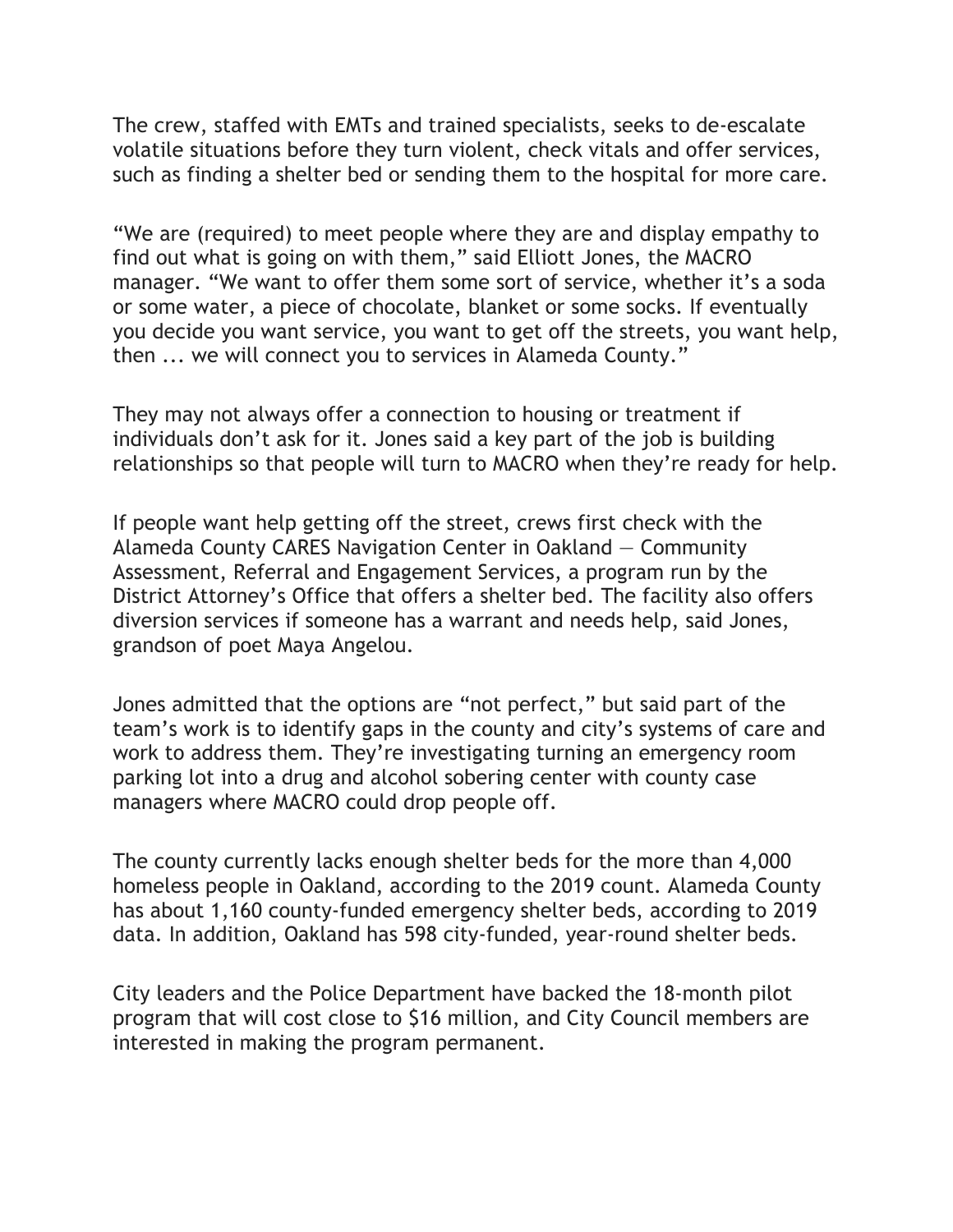Robert Weisberg, a professor and faculty co-director at Stanford University's Criminal Justice Center, said the push to move police away from certain 911 calls has seen success in other cities.

"The fact is that police aren't necessarily happy about having this work," Weisberg said, because "very often it doesn't have to do with crime."

Weisberg noted that the challenge will be to develop an effective system used in dispatch centers that can identify whether a call can be properly handled without police intervention.

The city will examine whether MACRO's work will decrease the number of negative outcomes from police response to 911 calls that could lead to a violent confrontation, increase the number of people connected to support programs, and reduce police and fire expenses and call volume.

City leaders say the need is dire. A new report from Alameda County found that 809 unhoused people died from 2018 to 2020. More than half of the people who died were found on the sidewalk or the street, in encampments or in vehicles. About a quarter of the deaths were from drug overdoses.

Oakland Police Chief LeRonne Armstrong said he is optimistic the program will help the department, which is typically tied up with responding to calls for violent crime, meaning low-level offenses or community concerns often don't get a police response.

Armstrong said MACRO could potentially respond to arguments between people where weapons aren't involved, someone under the influence of narcotics, someone screaming in the street or residents playing loud music, for example.

"OPD has more than enough to deal with," he said.

The teams will start out slowly. Instead of immediately responding to 911 calls, crews will roam around East and West Oakland from 9 a.m. to 3 p.m., for 40 hours a week, to do assessments and look for instances where they can intervene.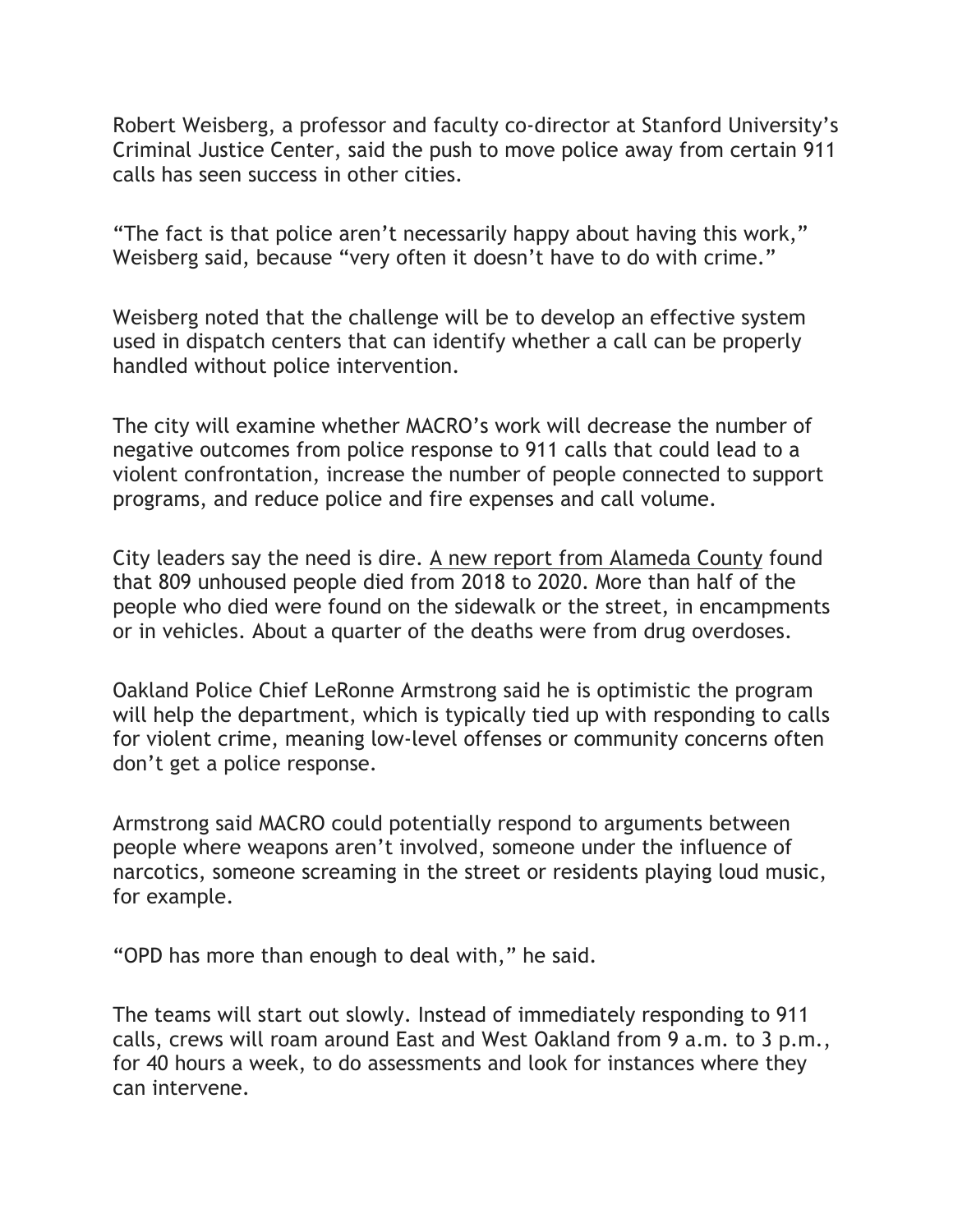The teams, made up emergency responders and community intervention specialists, will begin answering 911 calls in June and will start a separate phone number that people can call to request the service.

Over a recent weekend, the 10-member crew, divided into three teams, drove around parts of East and West Oakland meeting residents and business owners.

Within the first hour, one of the crews in East Oakland noticed a man lying on the sidewalk with his eyes closed.

The man, who was homeless, said he didn't feel well. Fran R., an emergency medical technician who declined to give her full name because of privacy concerns, said she called into the Fire Department's dispatch center while another EMT began checking his vitals.

The crew offered him water, but he threw it up, Fran R. said, so they immediately radioed in for an ambulance.

"I'm pretty sure you saved that person's life," said Josh Hayes, a community intervention specialist, remembering his work with Fran R. that day.

Destiny Riley, a community intervention specialist on a separate crew, said she gave a pregnant homeless woman in East Oakland shoes, socks, food and water. Riley said the EMTs checked the woman's vitals because she said she wasn't feeling well.

Riley said the woman appeared "standoffish" and "embarrassed" about asking for help, so instead Riley focused on building a rapport with her so she could check up on the woman in the future.

"It was a tremendous experience," Riley said. "We are helping people who are at their lowest points."

Most of the crews are made up of Oakland natives. Some used to be unhoused, while others were formerly incarcerated. One used to manage mobile showers for the homeless in San Francisco.